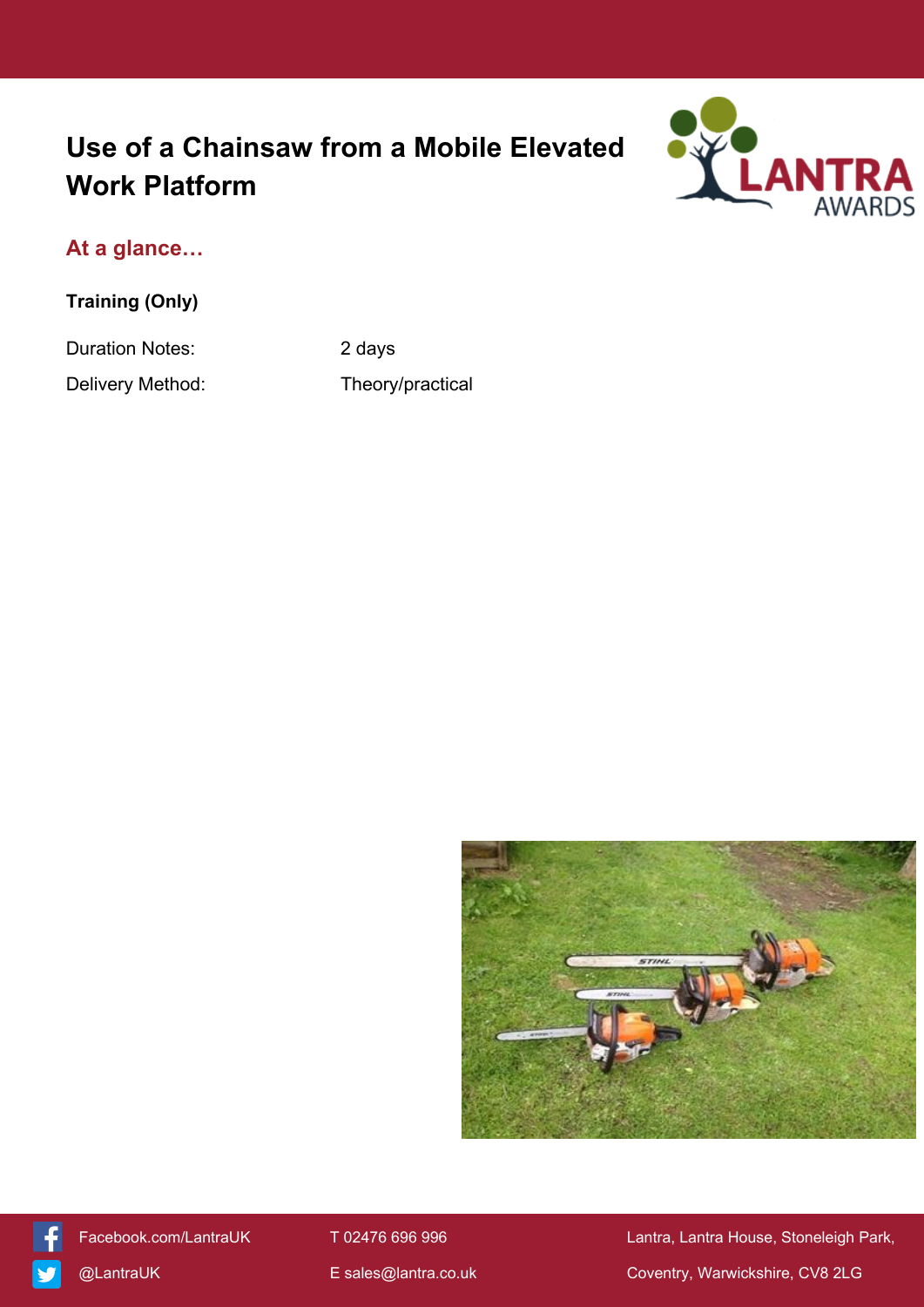

Prerequisites: You must have achieved the following qualifications or recognised industry equivalent before undertaking this course:

- Lantra Awards Level 2 Award in Chainsaw **Maintenance**
- Lantra Awards Level 2 Award in Cross-cut Timber Using a Chainsaw
- Lantra Awards Level 2 Award in Felling and Processing Trees up to 380mm

or

- Lantra Awards Level 2 Award in Chainsaw Maintenance and Cross-cutting
- Lantra Awards Level 2 Award in Felling and Processing Trees up to 380mm

You must also have valid MEWP certification for the type of machine being used.

### **Introduction**

Hone your specialist chainsaw skills with our comprehensive two-day course.

### Overview in brief

Any work involving the use of a chainsaw carries an element of risk.

Operating a chainsaw from a mobile elevating work platform (MEWP) is no exception.

Our course is designed to help set up that risk.

It's appropriate for anyone aged 16 or over.

### The finer details

We expect you to have a working knowledge of chainsaw maintenance and cross-cut techniques.

You'll also need to have a current licence to practice in the type of MEWP you aim to use.

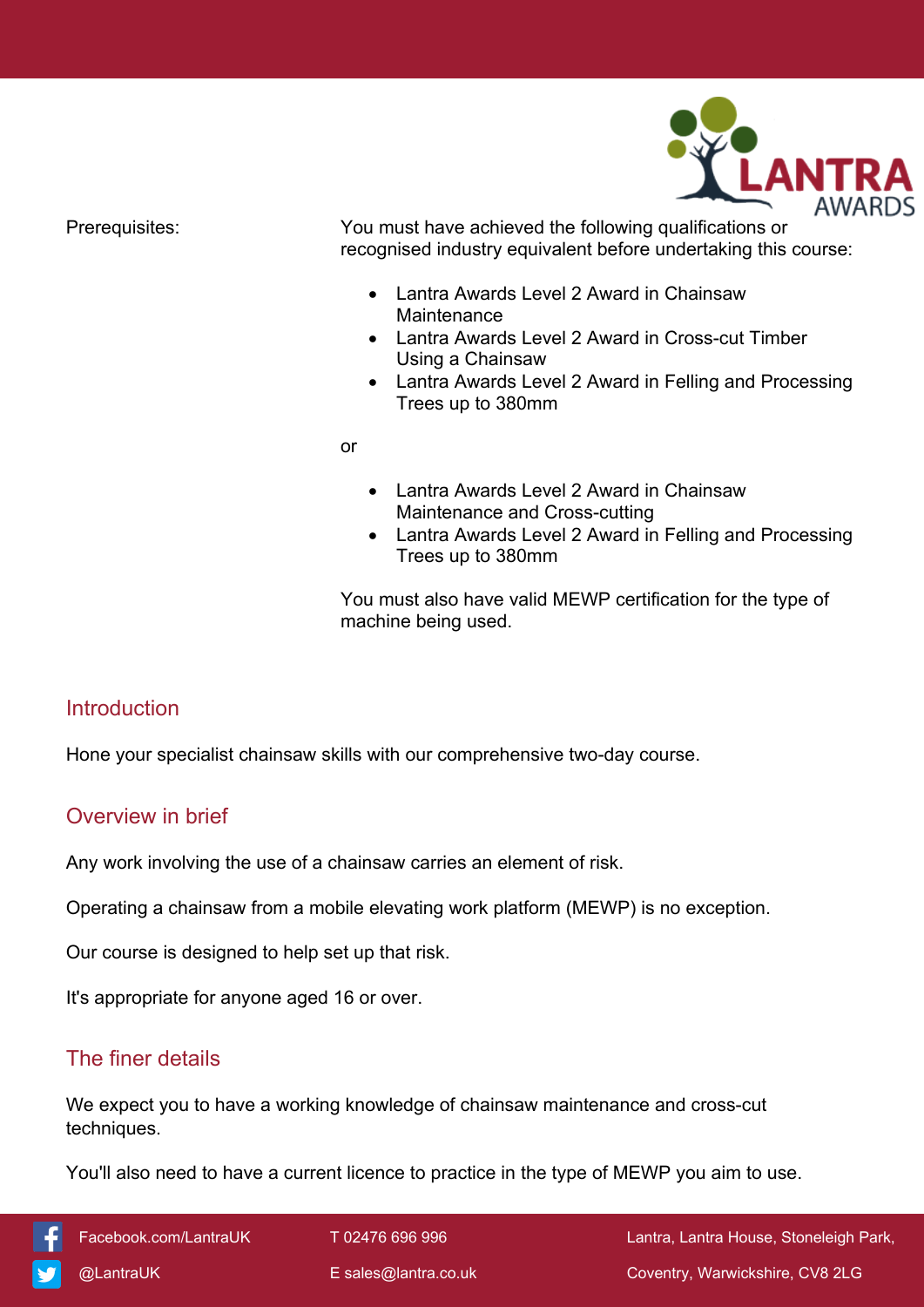Our course does not include work with MEWPs that are not controllable from the platform bucket.

We use a balanced mix of theory and practical sessions.

You'll learn the latest safety guidelines and legislation.



We'll also teach you the practical skills required to operate your chainsaw safely and efficiently.

#### **Course sessions:**

- HSE legislation and safety guidelines
- MEWP equipment
- Checks before using a MEWP
- Setting up the MEWP
- Chainsaw use
- Completion of work.

Worth noting: You must be physically fit and not on any medication that could affect your safety.

This is not a course for anyone suffering from vertigo or similar conditions.

There may be courses you'll need to have completed before undertaking this one.

If you're unsure, please check with your training provider.

### Who should attend?

If you would like to take this course, please make sure that you hold a current licence to practice in the MEWP type you would like to use as well as a working knowledge of chainsaw maintenance and cross-cut techniques.

You should also be particularly aware of the potential hazards of being cut by the saw, hit by the timber and exposure to noise and vibration. A top or rear handled chainsaw with guide bar appropriate to timber size should be used.

This training is particularly helpful for people who work in the following industries: Arboriculture, Forestry, Woodland, Local authorities, Conservation.

Please Note: Before taking this course, it's important that you already have a current licence to practice in the MEWP type you need to use, along with a solid knowledge in chainsaw maintenance and set up.

The course does not include work with work platforms that are not controllable from the platform bucket.



[Facebook.com/LantraUK](https://www.facebook.com/LantraUK/) T 02476 696 996 Lantra, Lantra, Lantra House, Stoneleigh Park, [@LantraUK](http://www.twitter.com/lantrauk) E [sales@lantra.co.uk](mailto:sales@lantra.co.uk) Coventry, Warwickshire, CV8 2LG